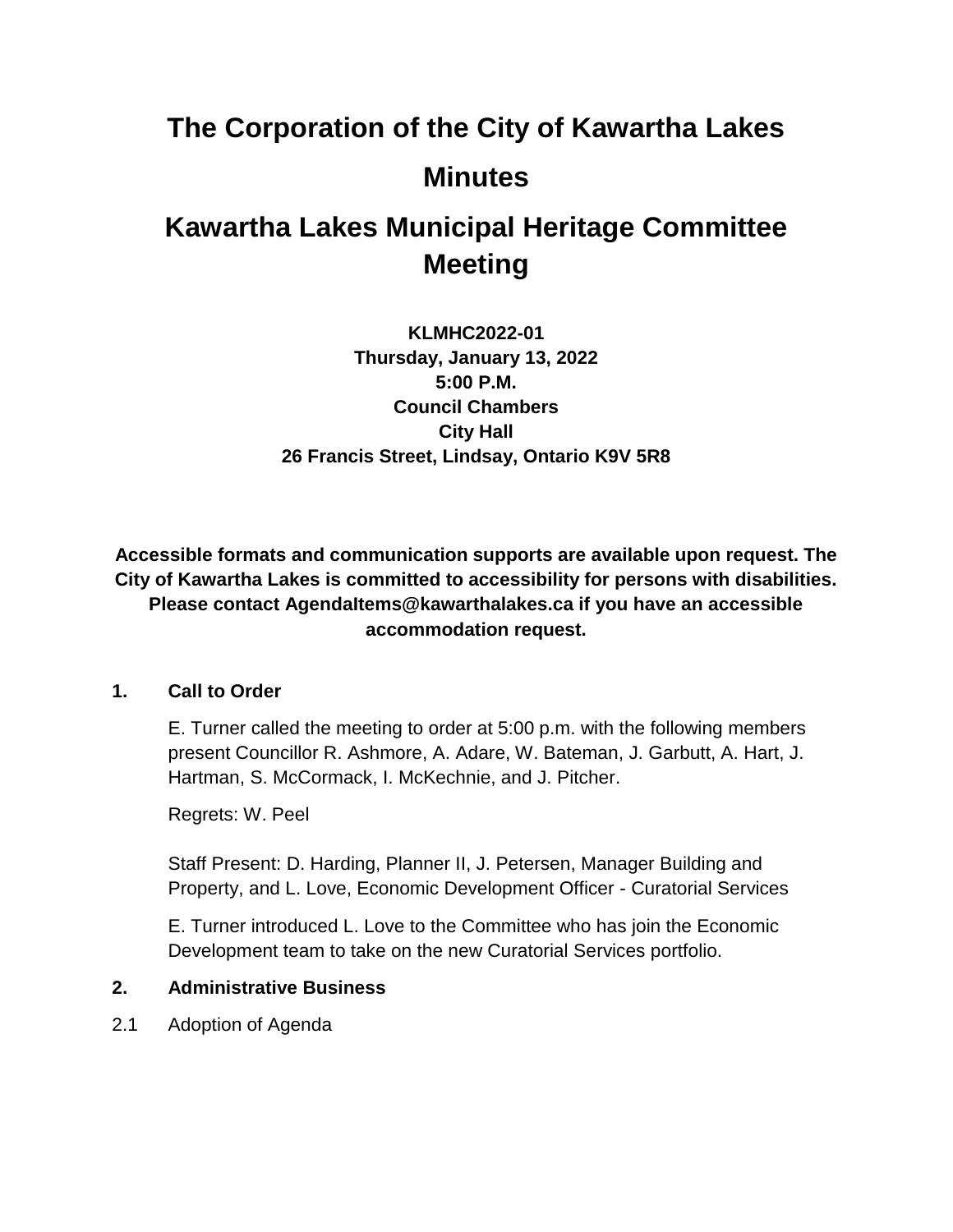# **KLMHC2022-001 Moved By** A. Adare **Seconded By** Councillor Ashmore

**That** the agenda be adopted as circulated.

**Carried**

2.1.1 2022 Election of Chair

E. Turner called for nominations for the position of Chair. A. Adare nominated A. Hart.

- E. Turner called a second time for nominations for the position of Chair.
- A. Hart was elected Chair by acclamation.
- 2.1.2 2022 Election of Vice Chair

E. Turner called for nominations for the position of Vice Chair. Councillor Ashmore nominated J. Garbutt.

- E. Turner called a second time for nominations for the position of Vice Chair.
- J. Garbutt was elected to the position of Vice Chair by acclamation.
- 2.2 Declaration of Pecuniary Interest

There were no declarations of pecuniary interest disclosed.

- 2.3 Adoption of Minutes
- 2.3.1 Minutes of the December 2, 2021 Municipal Heritage Committee Meeting

# **KLMHC2022-002**

**Moved By** J. Hartman **Seconded By S. McCormack** 

**That** the minutes of the Municipal Heritage Committee meeting held on December 2, 2021, be adopted as circulated.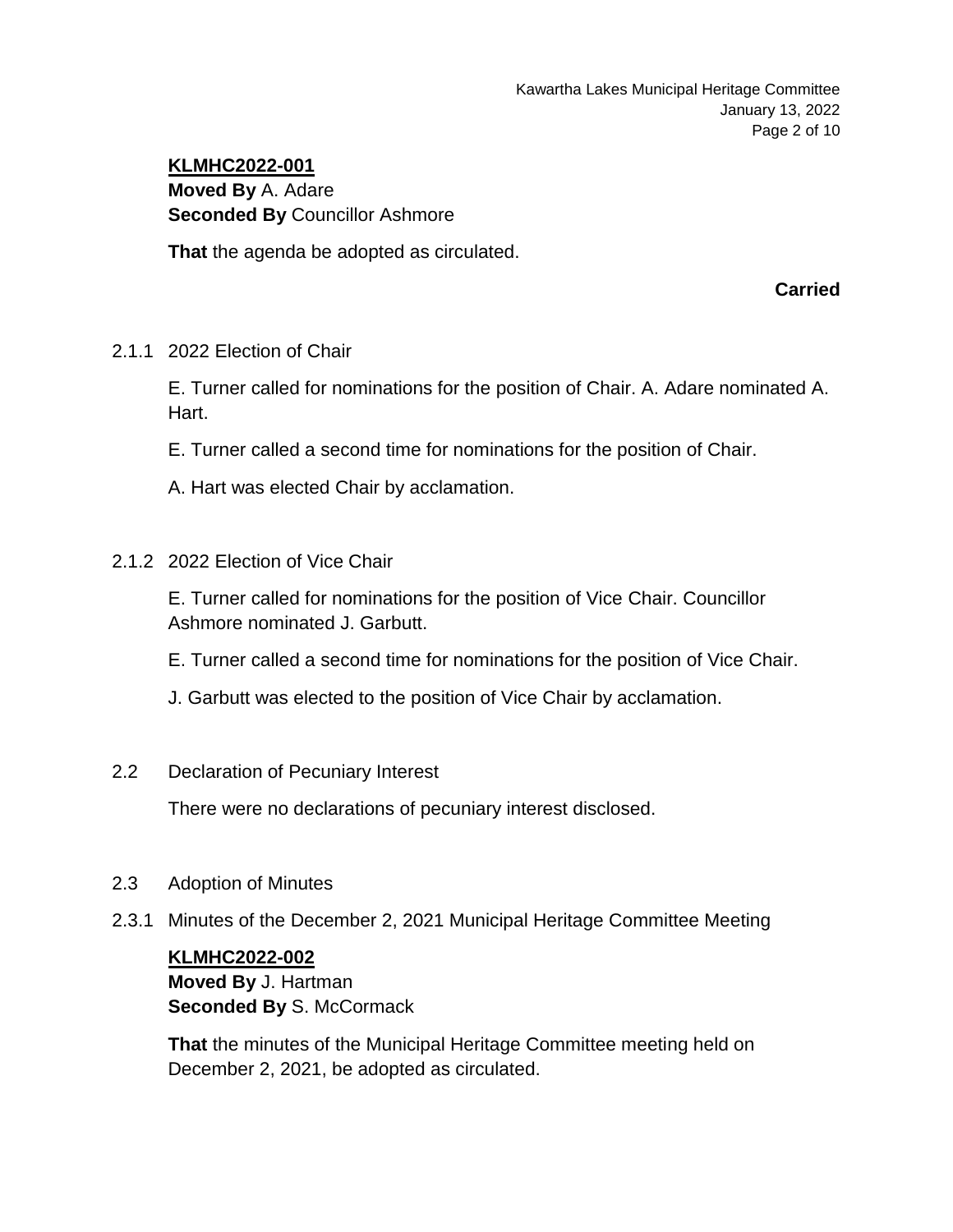Kawartha Lakes Municipal Heritage Committee January 13, 2022 Page 3 of 10

# **Carried**

# **3. Presentations and Deputations**

3.1 Old Gaol Wall Demolition Update

Jorg Petersen, Manager, Building and Property

J. Petersen provided an update on the current status of the demolition of the Old Gaol courtyard walls which will be demolished soon. He also provided the Committee with a concept site plan as a basis for discussion and in order to start thinking about the next steps for the area within the courtyard.

The Committee received the concept drawing and decided to review and report back for discussion.

# 3.1.1 KLMHC2022-004

Old Gaol Wall Demolition Update

# **KLMHC2022-003**

**Moved By** S. McCormack **Seconded By** A. Adare

**That** Report KLMHC2022-004, **Old Gaol Wall Demolition Update**, be received;

**That** the presentation from Building and Property staff be received for information; and

**That** committee members review the concept site plan and report back at the next meeting with their feedback.

**Carried**

# **4. Reports**

4.1 KLMHC2022-001

2021 Review and 2022 Work Plan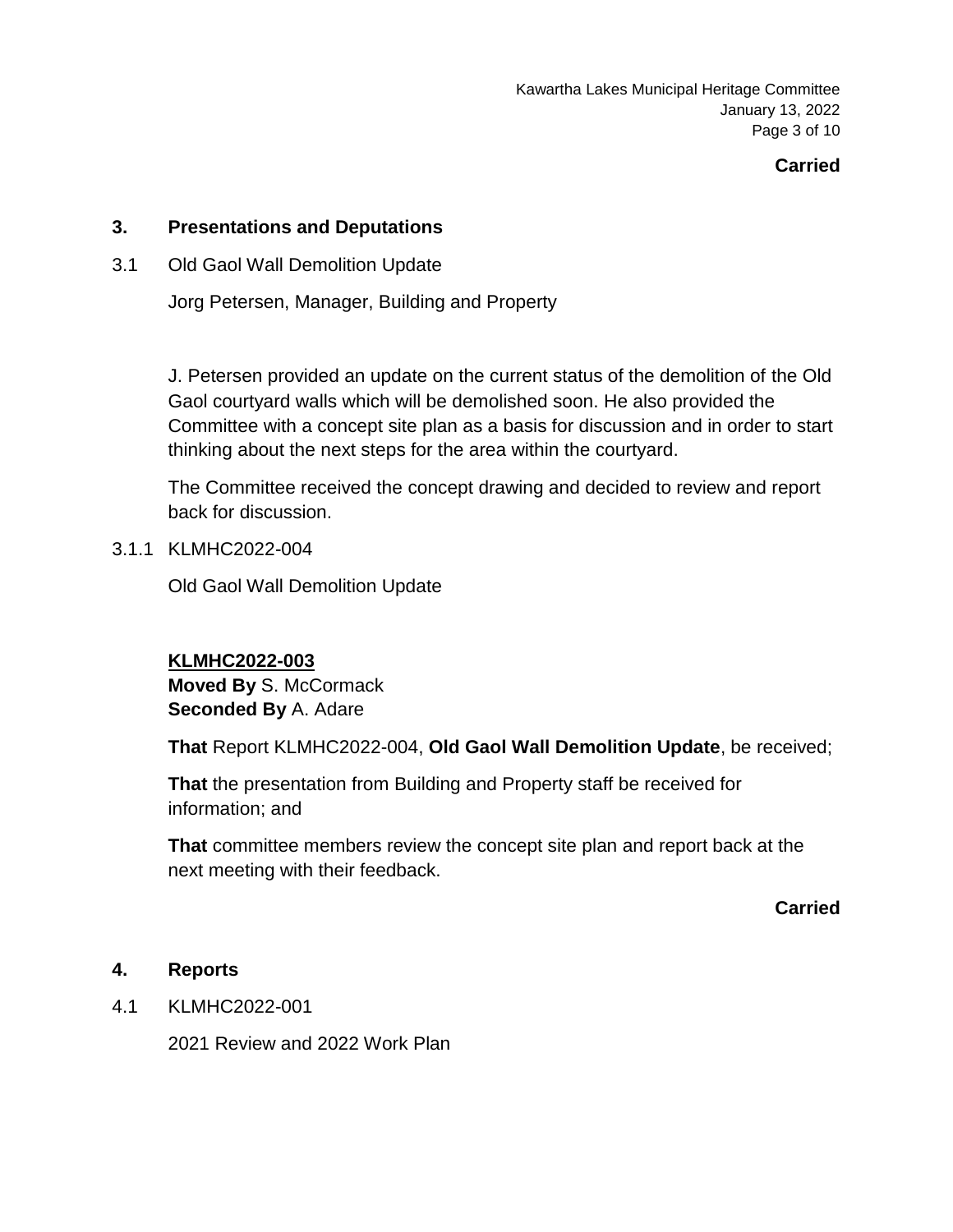E. Turner reviewed the draft work plan with the Committee.

A. Hart requested that an additional item be added regarding discussing with staff the current condition of heritage designated properties that are City owned.

J. Garbutt requested that the Committee explore the idea of creating a repository of salvaged building materials for heritage property owners.

The Committee agreed to both these ideas. Staff will add these items to the work plan.

**KLMHC2022-004 Moved By** I. McKechnie **Seconded By** A. Adare

**That** Report KLMHC2022-001, **Kawartha Lakes Municipal Heritage Committee 2021 Review and 2022 Work Plan**, be received; and

**That** the Committee's 2022 work plan be forwarded to Council for approval.

**Carried**

#### 4.2 KLMHC2022-002

Heritage Inventory Framework

E. Turner provided an overview of the final version of the Heritage Inventory Framework to the Committee. It is the intention to commence this project in late spring or early summer 2022.

The Committee discussed public engagement with the project and getting people in the community involved.

# **KLMHC2022-005**

**Moved By** A. Adare **Seconded By** J. Hartman

**That** Report KLMHC2022-002, **Heritage Inventory Framework**, be received;

**That** the proposed framework be endorsed; and

**That** this recommendation be forwarded to Council for approval.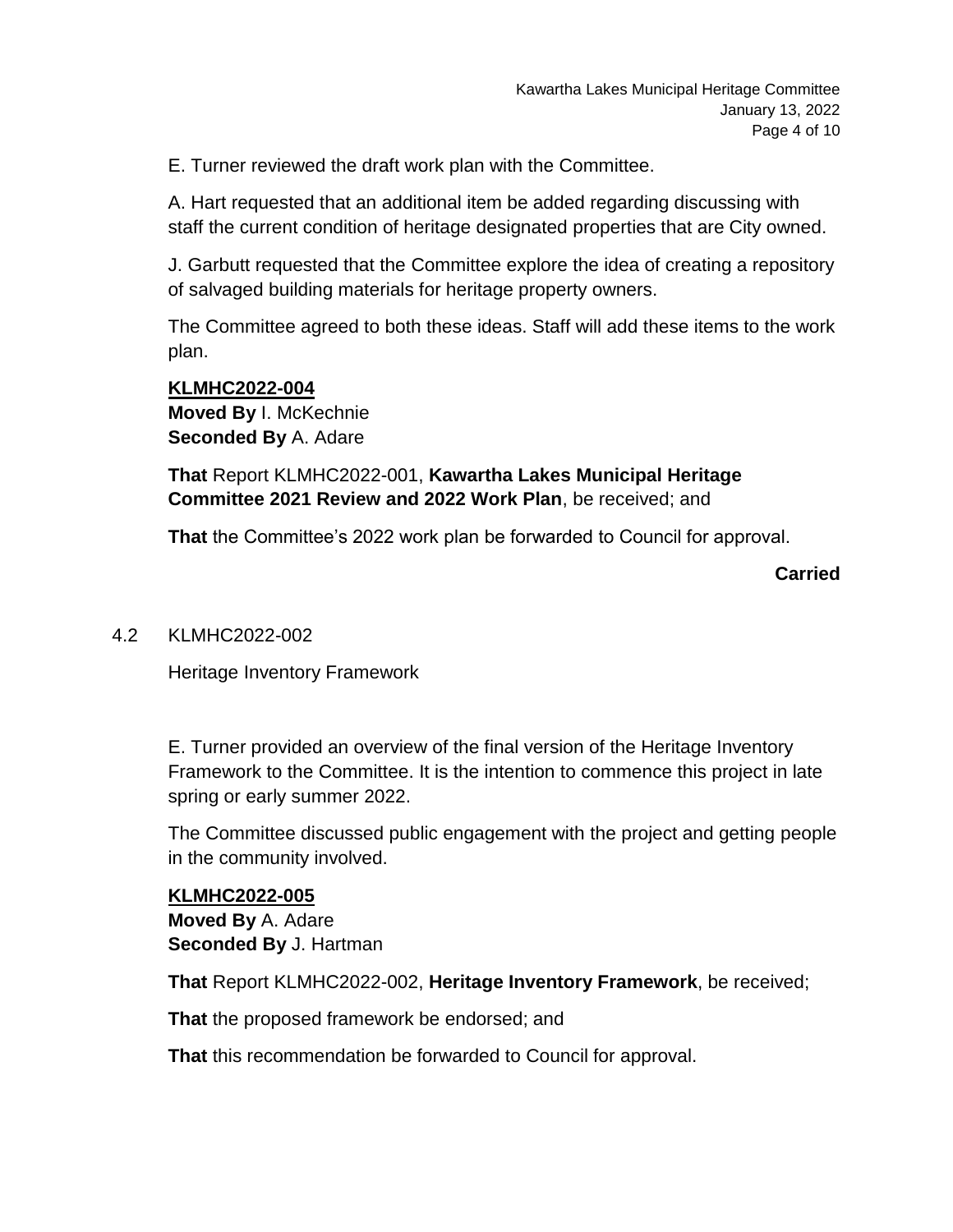Kawartha Lakes Municipal Heritage Committee January 13, 2022 Page 5 of 10

# **Carried**

# 4.3 KLMHC2022-003

Removal of Listed Property from the Heritage Register - 1824 County Road 46, Eldon Township

E. Turner provided background on the request to remove 1824 County Road 46 from the Heritage Register, citing the owner's primary concern relating to insurance.

A. Hart noted that to recommend removal of the property from the Register set a precedent for this type of request. W. Bateman suggested that the Committee had historically not gone against the wishes of the owners with regard to the protection of their properties and that the Committee should take the wishes of the owner into account. I. McKechnie noted that the owner's rationale regarding the architectural integrity of the property did not mean that it did not have cultural heritage value because its value also derived from its historical associations.

In general, the Committee felt that recommending removal from the Register set a precedent and that it was not advisable.

# **KLMHC2022-006**

**Moved By** A. Adare **Seconded By** J. Hartman

**That** Report KLMHC2022-03, **Removal of Listed Property from the Heritage Register – 1824 County Road 46, Eldon Township**, be received;

**That** 1824 County Road 46, Eldon Township remain listed on the Heritage Register;

**That** correspondence be prepared by the Chair outlining the Committee's position; and

**That** this recommendation be forwarded to Council for approval.

**Carried**

# 4.4 KLMHC2022-005

Municipal Heritage Committee Correspondence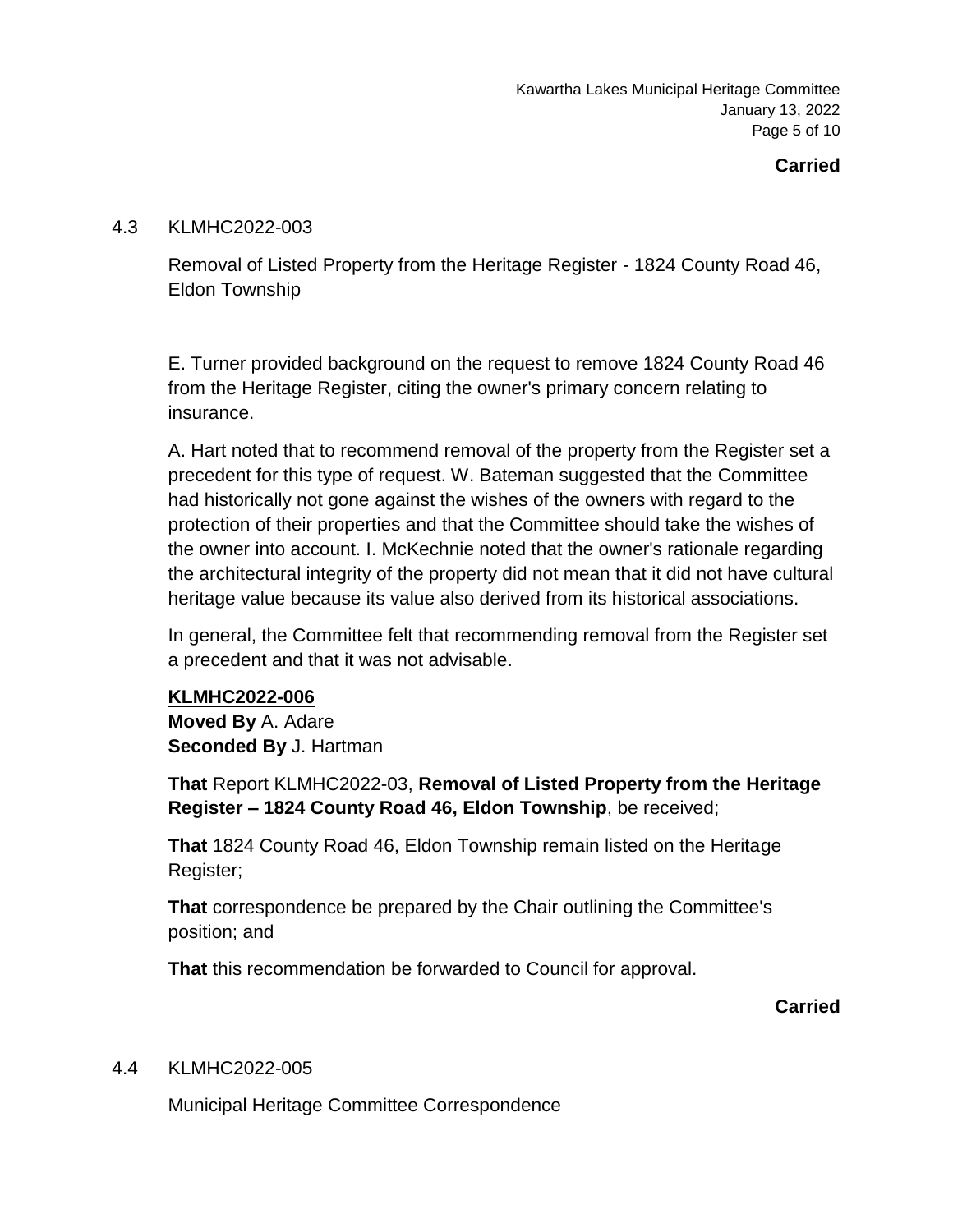A. Hart presented the comments submitted to Planning staff regarding the Coboconk train station site plan application to the Committee for information.

**KLMHC2022-007 Moved By** J. Hartman **Seconded By** J. Garbutt

**That** Report KLMHC2022-006, **Municipal Heritage Committee Correspondence**, be received for information.

**Carried**

# 4.5 KLMHC2022-006

Heritage Planning Update

E. Turner presented the heritage planning update to the Committee and reviewed the information regarding the 2022 municipal election, Committee tenure and activities for information.

**KLMHC2022-008 Moved By** I. McKechnie **Seconded By S. McCormack** 

**That** Report KLMHC2022-006, **Heritage Planning Update**, be received for information.

**Carried**

# 4.6 KLMHC2022-007

Designation Request - 25 Melbourne Street East, Lindsay

E. Turner provided the background on the request regarding 25 Melbourne Street East as well as the options to protect this property which could include individual designation or the enacting of an interim demolition control by-law until such until as the Old Mill Heritage Conservation District is designated. She also noted that no demolition or planning application has been made for this property.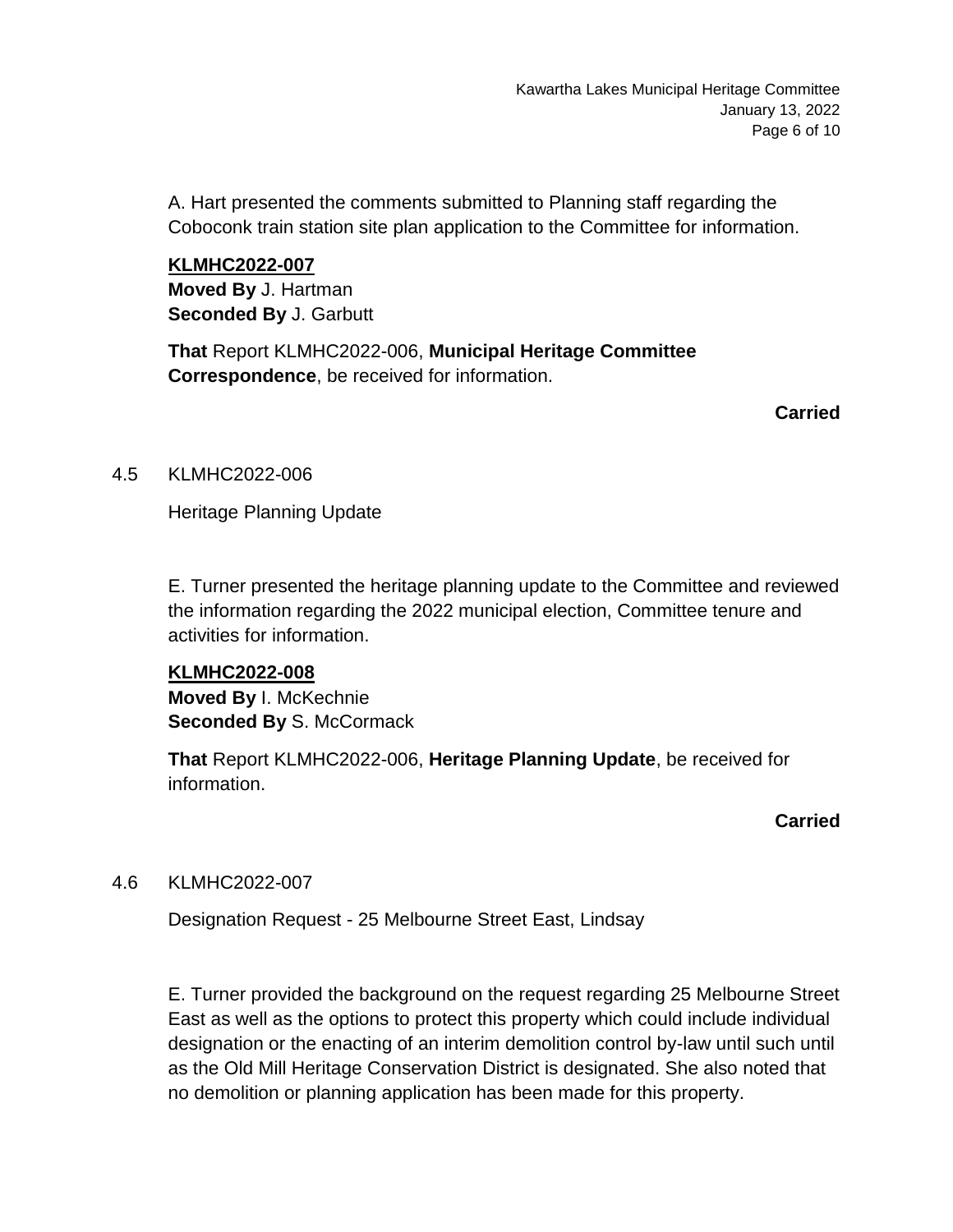The Committee felt that there was not enough information on the proposed future use of the property to make a recommendation with regard to protection but felt that a heritage evaluation of the property should be undertaken to determine if it had cultural heritage value.

# **KLMHC2022-009**

**Moved By** A. Adare **Seconded By** I. McKechnie

**That** Report KLMHC2022-007, **Designation Request – 25 Melbourne Street East, Lindsay**, be received; and

**That** staff be requested to prepare a Heritage Evaluation Report for the property.

**Carried**

# **5. Subcommittee Updates**

- 5.1 Heritage Conservation District Subcommittee
- 5.1.1 Minutes of the November 22, 2021 HCD Subcommittee Meeting

The Committee reviewed the minutes of the November 22 HCD subcommittee meeting.

# **KLMHC2022-010**

**Moved By** J. Garbutt **Seconded By** S. McCormack

**That** the minutes of the November 22, 2021 Heritage Conservation District Subcommittee be received for information.

# **Carried**

# 5.2 Outreach Subcommittee

E. Turner provided an update on outreach. Doors Open is scheduled to take place in 2022 and L. Love will be assisting with staff support. The Doors Open team will meet later in the winter.

The Osprey Heritage Awards were postponed in 2020 and 2021 due to the COVID-19 pandemic but the intention is to undertake them in fall 2022. A. Hart suggested that a subcommittee be formed in the spring to plan the event.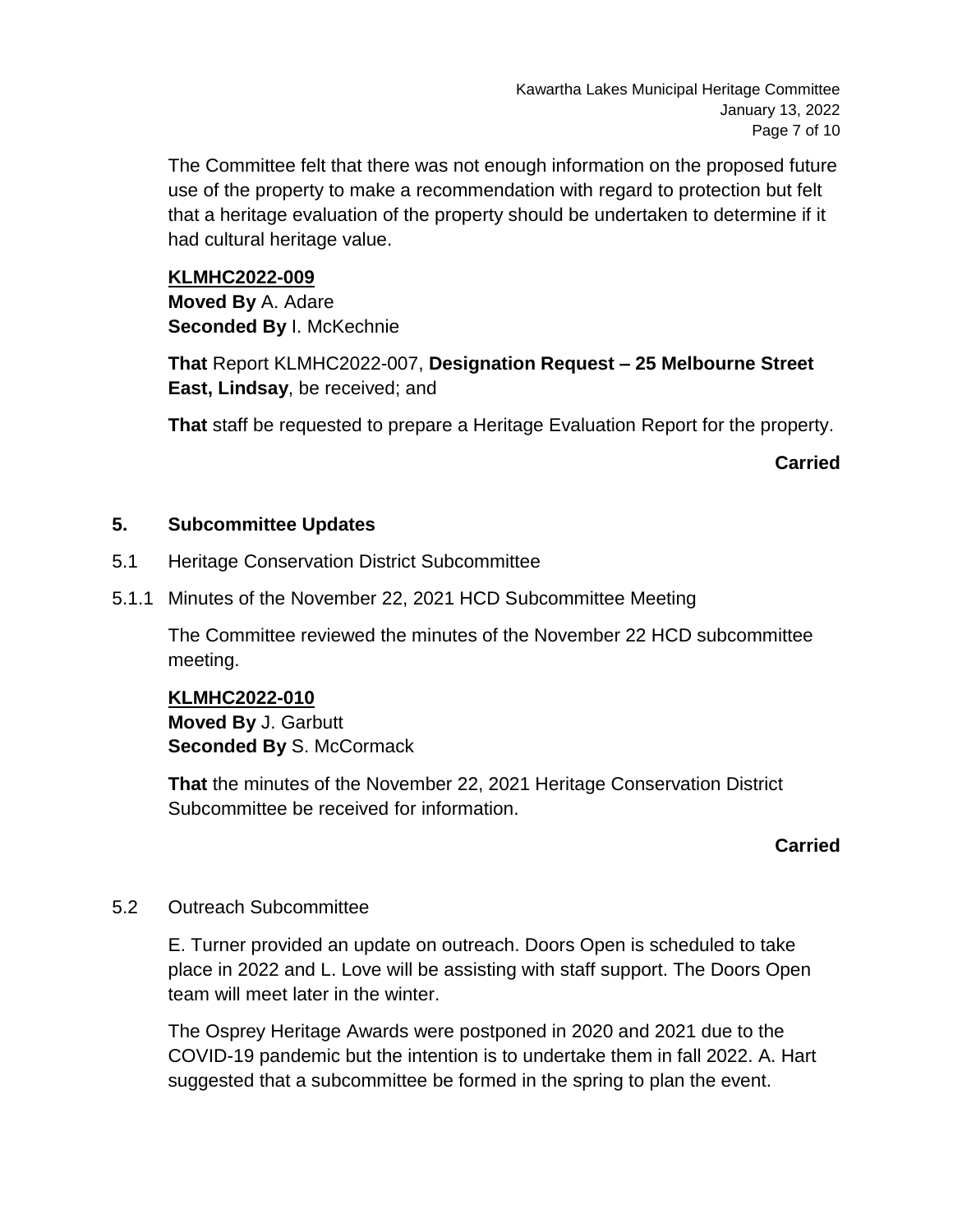# **KLMHC2022-011**

**Moved By** A. Adare **Seconded By** J. Garbutt

**That** the verbal update from the Outreach Subcommittee be received for information.

**Carried**

# 5.3 Sign Subcommittee

J. Garbutt provided an update on the sign subcommittee which met prior to the last Committee meeting and is planning another meeting early this year to discuss next steps.

#### **KLMHC2022-012**

**Moved By** Councillor Ashmore **Seconded By** W. Bateman

**That** the verbal update from the Sign Subcommittee be received for information.

**Carried**

# 5.4 Pickerel Point Cabins Subcommittee

Councillor Ashmore provided an update from the Pickerel Point Cabins subcommittee. He has received correspondence from Parks Canada noting that the demolition of the cabins was on hold and that they were happy to receive information on the historic significance of the structures. The subcommittee is looking to go out and visit the cabins.

#### **KLMHC2022-013**

**Moved By** J. Garbutt **Seconded By** W. Bateman

**That** the verbal update from the Pickerel Point Cabins subcommittee be received for information.

**Carried**

5.5 Designated Properties Subcommittee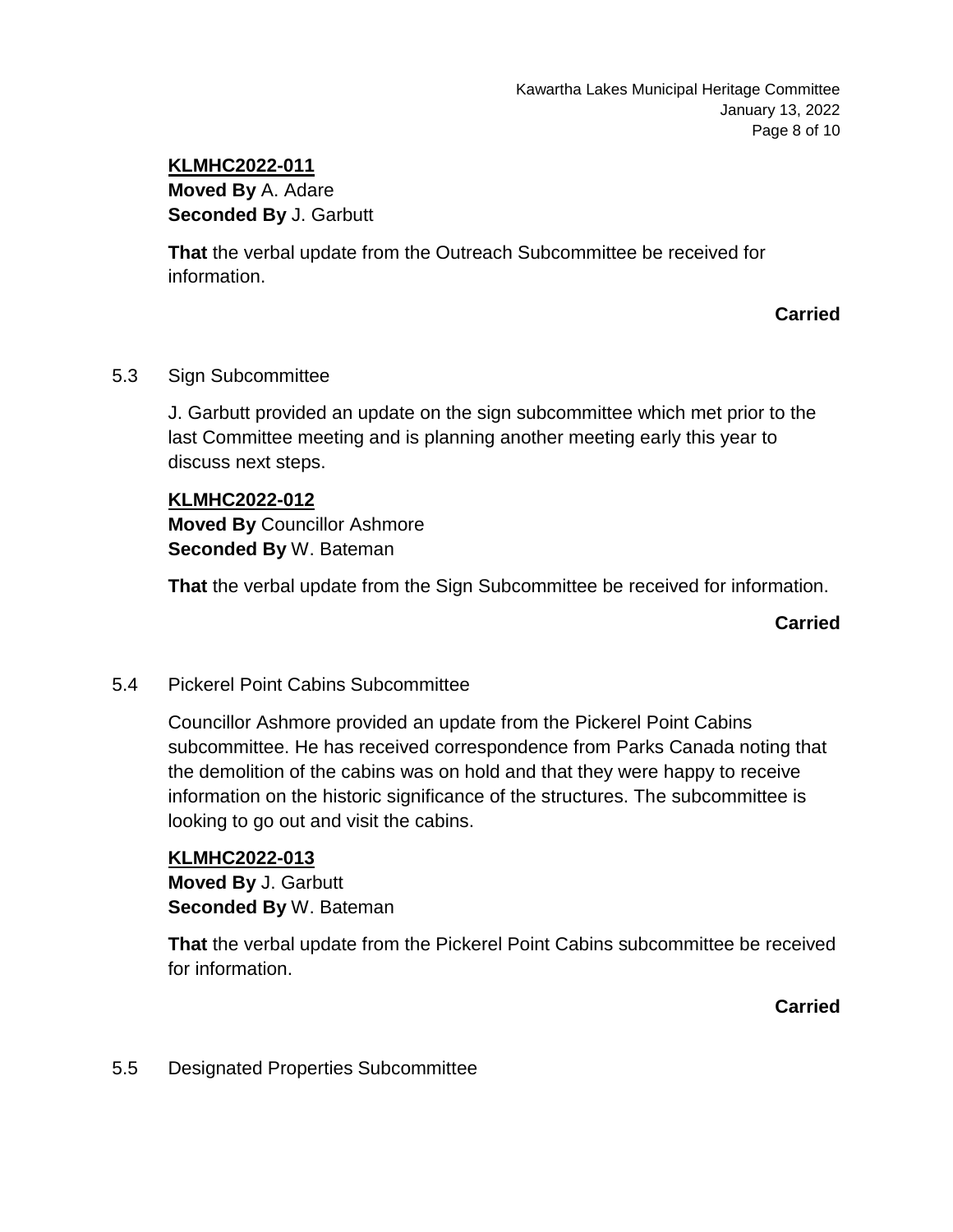The designation subcommittee has not yet met but it aiming to start in early 2022. E. Turner will set up a meeting for the Committee to facilitate.

**KLMHC2022-014 Moved By** J. Hartman **Seconded By S. McCormack** 

**That** the verbal update from the Designated Properties Subcommittee be received for information.

# **Carried**

# **6. Correspondence**

Correspondence from the Victoria County Historical Society was received by Chair who circulated it to the Committee regarding the thinking piece for the Old Gaol courtyard. As the Committee has not yet fully discussed the concept and provided its feedback to staff, it was deemed appropriate to table this correspondence and discuss it in conjunction with the plan.

# **KLMHC2022-015**

**Moved By** A. Adare **Seconded By** W. Bateman

**That** the correspondence from the Victoria County Historical Society be received; and

**That** it be discussed in conjunction with the concept plan for the Old Gaol courtyard at a later meeting.

# **Carried**

# **7. New or Other Business**

7.1 46-66 William Street North

J. Garbutt asked for an update on the proposed development at 46-66 William Street North that the Committee had reviewed in 2021. D. Harding provided an update and noted that staff would be meeting with the applicants in the short term to discuss revisions to the proposal.

# **8. Next Meeting**

The next meeting will be Thursday, February 3, 2022 at 5:00 p.m. on Zoom.